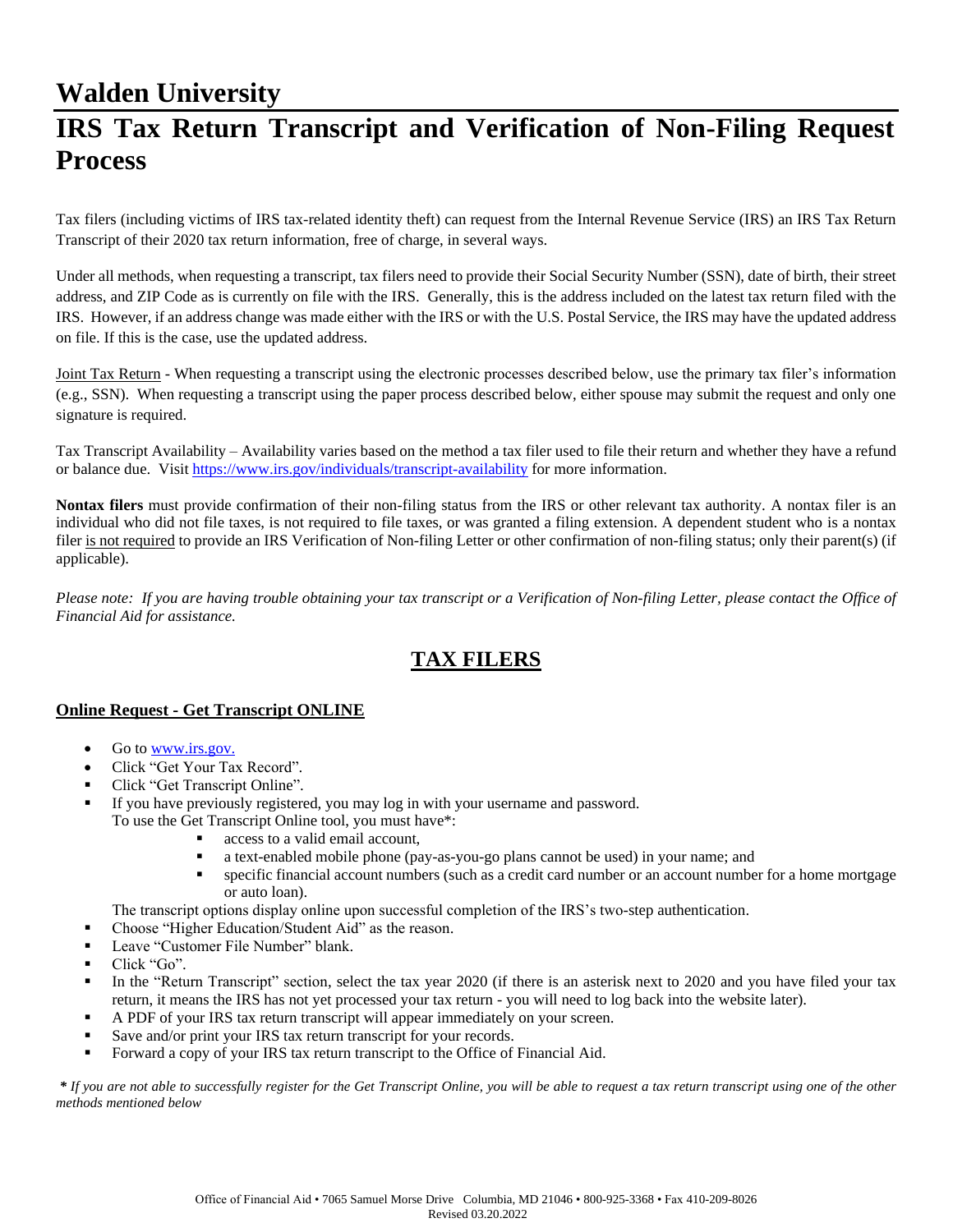#### **Online Request - Get Transcript by MAIL**

- Go to [www.irs.gov.](http://www.irs.gov/)
- Click "Get Your Tax Record".
- Click "Get Transcript by MAIL".
- Click "OK"
- **Enter** 
	- Social Security Number (SSN) or Individual Tax ID Number (ITIN)
	- Date of Birth
	- Street Address
	- Zip/Postal Code
- Click "Continue".
	- Select "Return Transcript".
- Select "2020".
- Leave "Customer File Number" blank.
- Click "Continue".
- **•** If the IRS has processed your 2020 tax return, a message will appear indicating that your request has been accepted, and to allow 5-10 days to receive it.
- Upon receipt, forward a copy of your IRS tax return transcript to the Office of Financial Aid.

#### **Paper Request Form – IRS Form 4506T-EZ, Short Form Request for Individual Tax Return Transcript**

- Download **IRS Form 4506T-EZ.**
- Complete lines  $1 4$ , following the instructions on page 2 of the form.
- Line 6: Enter "2020" to receive tax information for the 2020 tax year that is required for 2022-2023 FAFSA® verification.
- You must **check the box above the signature line**, sign and date the form and enter your telephone number. Sign the IRS Form 4506T-EZ exactly as your name appeared on the original tax return. If you changed your name prior to submitting your tax return, also sign your current name.
- Mail or fax the completed IRS Form 4506T-EZ to the appropriate address (or fax number) provided on page 2 of IRS Form 4506T-EZ.
- You can expect to receive your IRS Tax Return Transcript generally within 5-10 business days from the time the IRS receives and processes the completed and signed IRS Form 4506T-EZ request.

*NOTE: If any information does not match IRS records, the IRS will notify you that it was not able to provide the transcript.*

#### **Paper Request Form – IRS Form 4506-T, Request for Transcript of Tax Return**

- Download [IRS Form 4506-T.](http://www.irs.gov/pub/irs-pdf/f4506t.pdf)
- Complete lines  $1 4$ , following the instructions on page 2 of the form.
- Line 6: Enter "1040" and then check box "(a) Return Transcript".
- Line 9: Enter "12/31/2020" to receive IRS tax information for the 2020 tax year that is required for 2022-2023 FAFSA® verification.
- You must **check the box above the signature line**, sign and date the form and enter your telephone number. Sign the IRS Form 4506-T exactly as your name appeared on the original tax return. If you changed your name after submitting your tax return, also sign your current name.
- Mail or fax the completed IRS Form 4506-T to the appropriate address (or fax number) provided on page 2 of IRS Form 4506- T.
- You can expect to receive your IRS Tax Return Transcript generally within 5-10 business days from the time the IRS receives and processes the completed and signed IRS Form 4506-T request.

*NOTE: If any information does not match IRS records, the IRS will notify you that it was not able to provide the transcript.*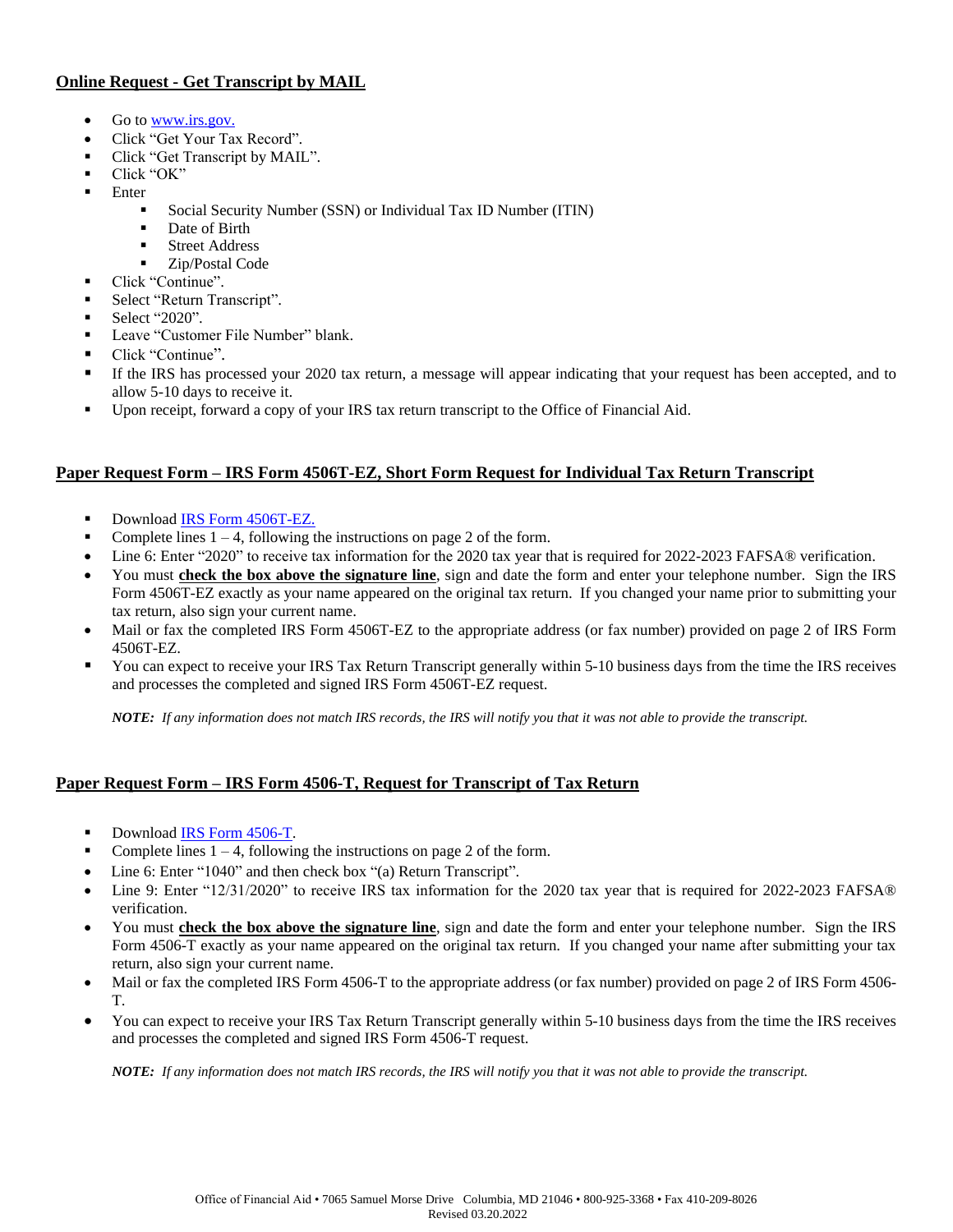#### **Telephone Request**

- Available from the IRS by calling 1-800-908-9946. Phone requests are via an automated process.
- You must follow prompts to enter your Social Security number and the numbers in your street address.
- Select "**Option 2"** to request an IRS Tax Return Transcript and then enter "**2020.**"
- If successfully validated, you can expect to receive a paper IRS Tax Return Transcript at the address included in your telephone request generally within 5-10 business days from the time the IRS receives the request.
- IRS Tax Return Transcripts requested by telephone cannot be mailed to an address other than the address on file with the IRS.

### **Victims of IRS Tax-Related Identity Theft**

A victim of IRS identity theft who is not able to obtain a 2020 IRS Tax Transcript must still complete the verification process.

You may obtain a Tax Return DataBase View (TRDBV) transcript and inform the IRS of the tax-related identity theft by calling the IRS's Identity Protection Specialized Unit (IPSU) at 1-800-908-4490. After the IPSU authenticates your identity, you can ask the IRS to mail you a 2020 TRDBV tax transcript. You should receive this transcript generally within 5-10 business days.

## **Non-IRS Income Tax Returns**

If you filed an income tax return with Guam, the Commonwealth of the Northern Mariana Islands, the Commonwealth of Puerto Rico or the U.S. Virgin Islands, you may provide a signed copy of your income tax return that was filed with the relevant tax authority. However, if Walden University questions the accuracy of the information on the signed copy of the income tax return, you must provide a copy of the tax account information issued by the relevant tax authority.

If you filed an income tax return with the tax authority for American Samoa, you must provide a signed copy of your tax account information.

If you filed an income tax return with tax authorities not mentioned above, i.e. a foreign tax authority, and who indicates that you are unable to obtain the tax account information free of charge, you must provide documentation that the tax authority charges a fee to obtain that information, along with a signed copy of your income tax return that was filed with the relevant tax authority.

## **NONTAX FILERS**

#### **Verification of Non-filing Letter**

If you did not file an IRS tax return for 2020 but have filed taxes in the past, you can use the Get Transcript Online option listed above (if successfully registered) to obtain a PDF page indicating that the IRS has no record of a tax return being filed. The \* symbol next to the return transcript year 2020 will indicate the availability of a Verification of Non-filing Letter. You can choose "Verification of Nonfiling" and enter 2020 in the tax year field. This letter must be dated on or after October 1, 2021.

If you are not able to successfully register to use the Get Transcript Online tool or have never filed an IRS tax return, you will need to request a Verification of Non-filing (VONF) Letter using the paper request form method below.

If you would typically file a non-IRS tax return, you will need to obtain the Verification of Non-filing Letter from the tax authority.